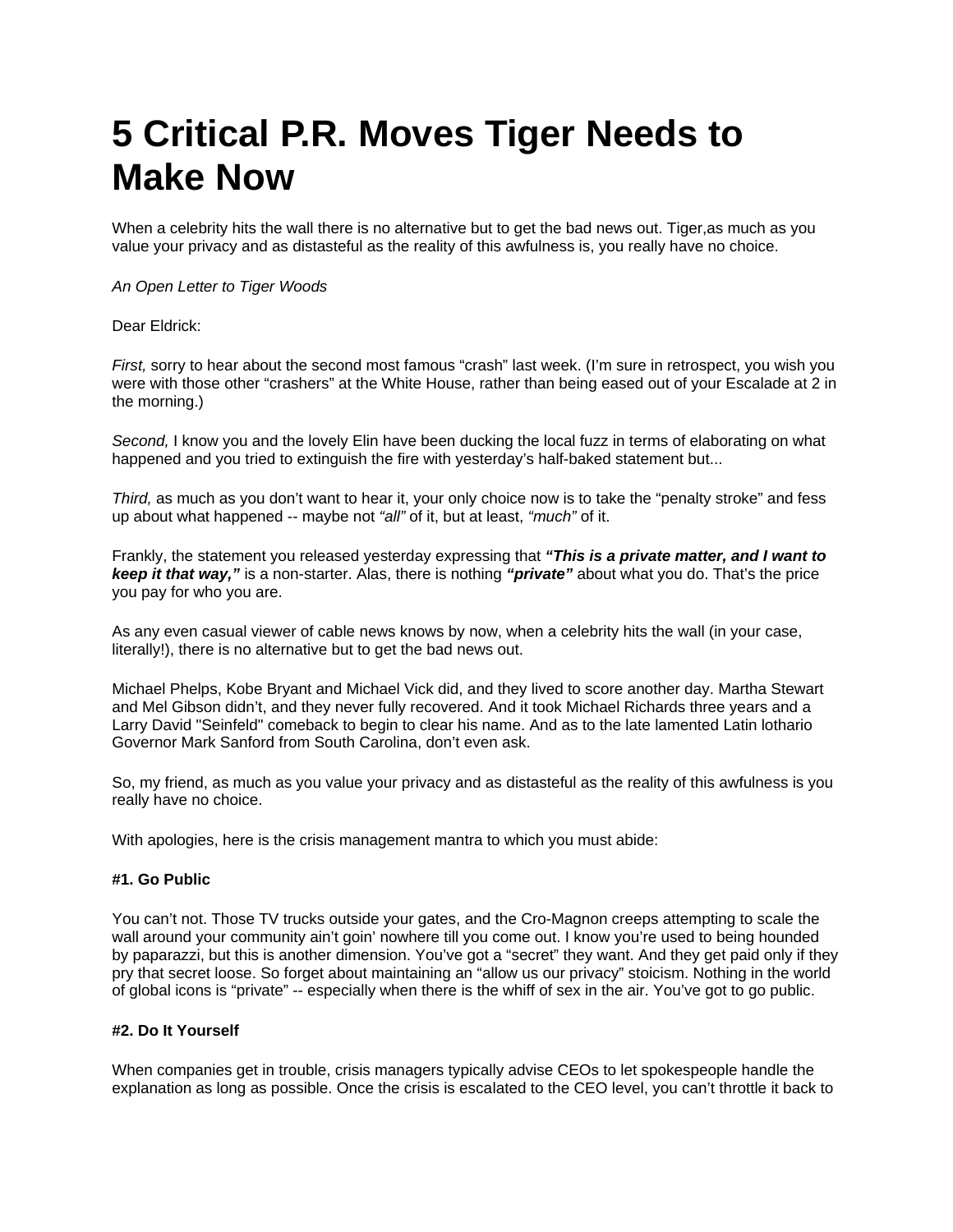a lesser light. On the other hand, some corporate crises -- deaths, kidnappings, massive layoffs, etc. - must be handled by the top man or woman, right out of the box.

This case is of the latter variety. You can't finesse this one through a spokesman. Only one person can suitably explain what happened and why; You.

# **#3. Do it Tuesday**

The longer you let this linger, the greater the fervor among the reportorial bottom-feeders to bring you down. And trust me, they will.

You have a previously booked press conference scheduled Tuesday at the tournament you're hosting in Thousand Oaks, CA. Use that opportunity to tell the tale and clear the air.

If you refuse to talk about the incident or, horror of horrors, cancel the press conference, you will learn first-hand the truth of the journalistic adage, "Hell hath no fury like a tabloid reporter scorned."

## **#4. Get It Out**

This, of course, is the tricky part.

The fact is that not only do most sports fans by this time know all about the party-planning hottie with whom you've been linked, they likely spent the entire weekend downloading her surf and sun photos! So what to say?

The answer, of course, depends entirely on what you've done, who else is aware of it, and who had a cell-phone camera handy to catch you "playing the course," so to speak.

Mel Gibson and Michael Richards had beaucoup witnesses to their meltdowns. Michael Phelps was captured in full bong-inhaling mode by a cell phone camera. And Mark Sanford's billing and coo-carachaing was memorialized in e-mails.

So if somebody is likely to have the goods on you, it's better to divulge it all on your own terms rather than letting others capitalize and sensationalize. That's how Kobe Bryant controlled his brush with oblivion. And he triumphed.

On the other hand, if the affair allegation is exaggerated -- and there is little more to seep out -- then a more limited explanation might serve to defang the scandal dogs, i.e. "My wife and I are going through a rough patch in our marriage, and we are trying to work it out."

Ultimately, what you say depends on what you did.

The point you must recognize is that at your level, now that the cat is out of the golf bag, you can't hide.

## **#5. Learn From Your Mistake**

Finally, if you handle this unfortunate incident expeditiously, it may not have "legs" (as opposed to your party planning friend!).

Count your blessings and learn from it.